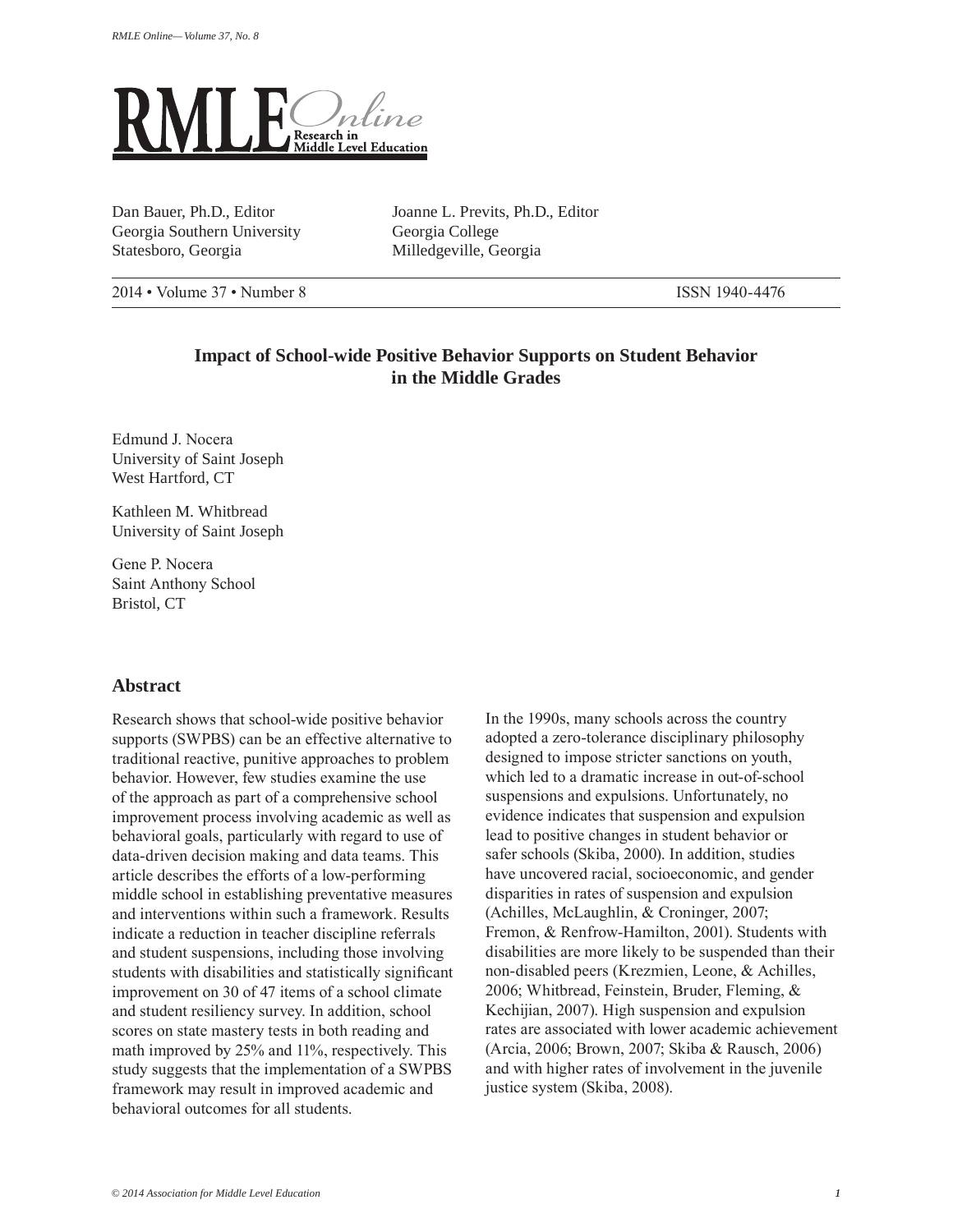Research studies show that school-wide positive behavior supports (SWPBS) are an effective alternative to reactive, punitive policies and result in safer schools and increased academic achievement of students (Skiba & Sprague, 2008; Warren et al., 2006). In a middle school environment defined by its ideal notion of student-centeredness, development of the whole child, responsiveness to the unique needs of individuals, and democratic structure, SWPBS may be an essential model for school leaders seeking the development of a true middle school. Indeed, a randomized controlled study of the effectiveness of school-wide positive behavior supports in elementary schools in two states by Horner and colleagues (2009) found that the implementation of SWPBS resulted in an improved sense of school safety as well as an increase in the number of students meeting or exceeding state academic standards. For example, a five-year longitudinal study of SWPBS conducted in 37 elementary schools found that implementation of a SWPBS model resulted in fewer student suspensions and office discipline referrals (Bradshaw, Reinke, Brown, Bevans, & Leaf, 2008). Factors that contribute to the success of SWPBS include: (a) promotion of social and academic competence in students; (b) a whole-school approach that engages students, staff, and families; (c) ongoing training of staff to develop and sustain practices with fidelity; (d) the use of evidence-based interventions and supports; (e) a team approach with leadership at all levels; and (f) the use of data to continually evaluate and revise practices (Sugai et al., 2010).

The theories that underpin SWPBS are based on longstanding, proven practices in the fields of education and behavior, including applied behavior analysis, differentiated instruction, and data-based decision making (Horner, Sugai, & Anderson, 2010). SWPBS is consistent with the Response to Intervention (RTI) model, a multi-tiered system for addressing the needs of all students and preventing school failure (Sugai & Horner, 2009). Key elements of RTI include:

- 1. High-quality, research-based core general education instruction in all academic areas
- 2. A comprehensive school- or district-wide system of teaching and supporting positive behavior
- 3. Differentiated instruction for all learners, including English language learners (ELLs) and students who are not meeting grade level expectations
- 4. Progress monitoring of all students using common assessments
- 5. Early intervention for students experiencing academic and/or behavioral difficulties
- 6. Data-driven decision making through the use of data teams

RTI provides a continuum of support within the general education system that increases in intensity and individualization to meet the needs of students (Connecticut State Department of Education, 2008).

SWPBS is typically organized into three tiers. At Tier 1, instruction and support is provided for all students. Behavioral expectations are communicated to students in a clear, positive way. Systems are in place to encourage appropriate behavior and to monitor students' behavioral performance. For those students who are not responsive to this core instruction and support, Tier II interventions provide more structured or more intensive interventions. Finally, Tier III interventions are designed for students whose behaviors are not responsive to Tiers I or II and who require more intensive, individualized behavior supports (Sugai & Horner, 2009).

### **School Improvement Framework**

This article describes a school improvement/reform framework that shows promise in supporting teachers to achieve successful academic and behavioral outcomes for all students, including those with disabilities. The focus of the study was a lowperforming middle school in Connecticut that used such a framework successfully to improve academic and social competence.

Connecticut school districts are divided into nine groups called District Reference Groups (DRGs). Similar districts are grouped together in a DRG, labeled with the letters A through I, based on indicators of student need, socioeconomic status and district size. The most affluent and low-need districts, as measured by these indicators, are grouped in DRG A, while the poorest and highest-need districts including Connecticut's five largest cites—are grouped in DRG I. Central City (pseudonym), the focus of this article, is grouped with 16 other districts in DRG G, which, of the nine total statewide groups, is the third lowest group based on three socioeconomic factors and three additional indicators of need. The socioeconomic factors include median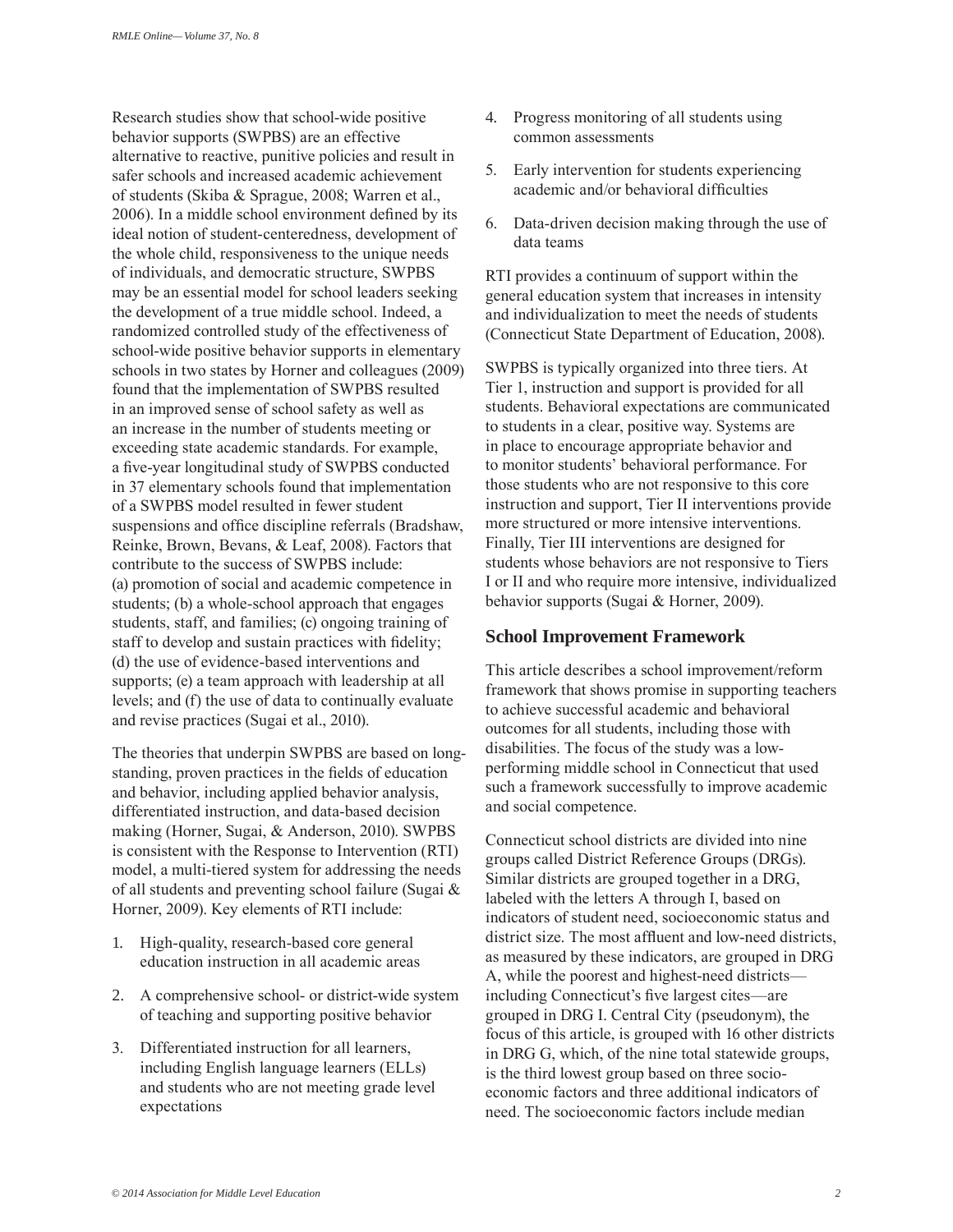family income, parental education, and parental occupation. The additional three indicators of need are percentage of children living in families with a single parent, the percentage of public school students eligible to receive free or reduced-price meals, and the percentage of children whose families speak a language other than English at home (Connecticut Voices, 2006).

The framework described in this article focused on school-wide change through a systematic approach that addressed and coordinated the various aspects of the school, including curriculum and instruction, governance, professional development, and the involvement of parents and families (Kidron & Darwin, 2007; Anderberg, 2008). A driving force in the improvement model was the use of data teams (Anderberg, 2008; Reeves, 2004)—small grade- or department-level teams that examine individual student work generated from common formative assessment (Besser, Anderson-Davis, & Perry, 2008). Data teams operate at all levels in the school system: district, school, and instructional grade level or course. Feedback flows from level to level and recycles back again. Accountability measures are built into each level. Applying this approach requires *four key steps* outlined below and consideration of *two critical variables* (student characteristics and standards, described later) (Anderberg, 2008).

### *Step 1: Establish Goals/Identify Standards*

The District Data Team is assembled with teacher, parent, union, and Board of Education representatives. At this stage, a district improvement plan is established and priority standards are identified.

### *Step 2: Develop School Improvement Plan*

The School Data Team develops the school improvement plan based on student data in line with goals of the district improvement plan and priority standards. Student data includes student achievement results from various measurements. Goals set are 'S.M.A.R.T': **S**pecific, **M**easurable, **A**chievable, **R**elevant and **T**imely (Besser et al., 2008).

### *Step 3: Develop Assessment/Implement Teaching Strategies*

The Instructional Data Team develops common formative assessments and implements effective teaching strategies and performance-based assessments to meet priority standards based on student data.

### *Step 4: Loop Feedback*

Feedback emanating from the grade level/course data teams flows back through the school data team to the district data team.

### *Variable 1: Student Characteristics*

Developing a positive school climate and selecting effective teaching strategies must relate to the specific nature of each district, of each classroom, and of the students in those districts and classrooms. A number of research-based options exist to improve school climate. In Connecticut, training is available through the State Department of Education on a variety of practices using a "train-the-trainers" model, in which state consultants provide targeted professional development on designated topics to enable team leaders to train subject area teachers in the school (Connecticut State Department of Education, 2010). Team leaders then take knowledge gained through this training and apply it at team meetings over the course of a two-year period. Central City School District participated in training in a number of school climate change options and, based on the characteristics of the district and its student body, selected Positive Behavior Supports (PBS) as the primary vehicle to be used for improving school climate. Research has shown a strong link between school social climate and student behavior (Hopson & Lee, 2011; Lo et al., 2011; White & Warfa, 2011).

The district also participated in training on researchbased instructional strategies focused on improving academic achievement. Specific strategies in each of Marzano's nine categories from *The Art and Science of Teaching* (Marzano, 2007) and other strategies were shared with participants who were asked to apply each of the strategies to current lessons and to the development of future unit and lesson plans based on the student needs and characteristics.

#### *Variable 2: Standards*

Training was provided to teachers and administrators on how to identify and "unwrap" priority standards to determine what students must be able to know and do relative to the curriculum. A guiding question for identifying priority standards is: "What do our students need to know and be able to do to be successful in life?" Related to identification of priority standards is the use of Common Formative Assessments (CFAs). CFAs are designed collaboratively by grade level teams to focus on priority standards. They are administered on a periodic basis to all students in a grade level or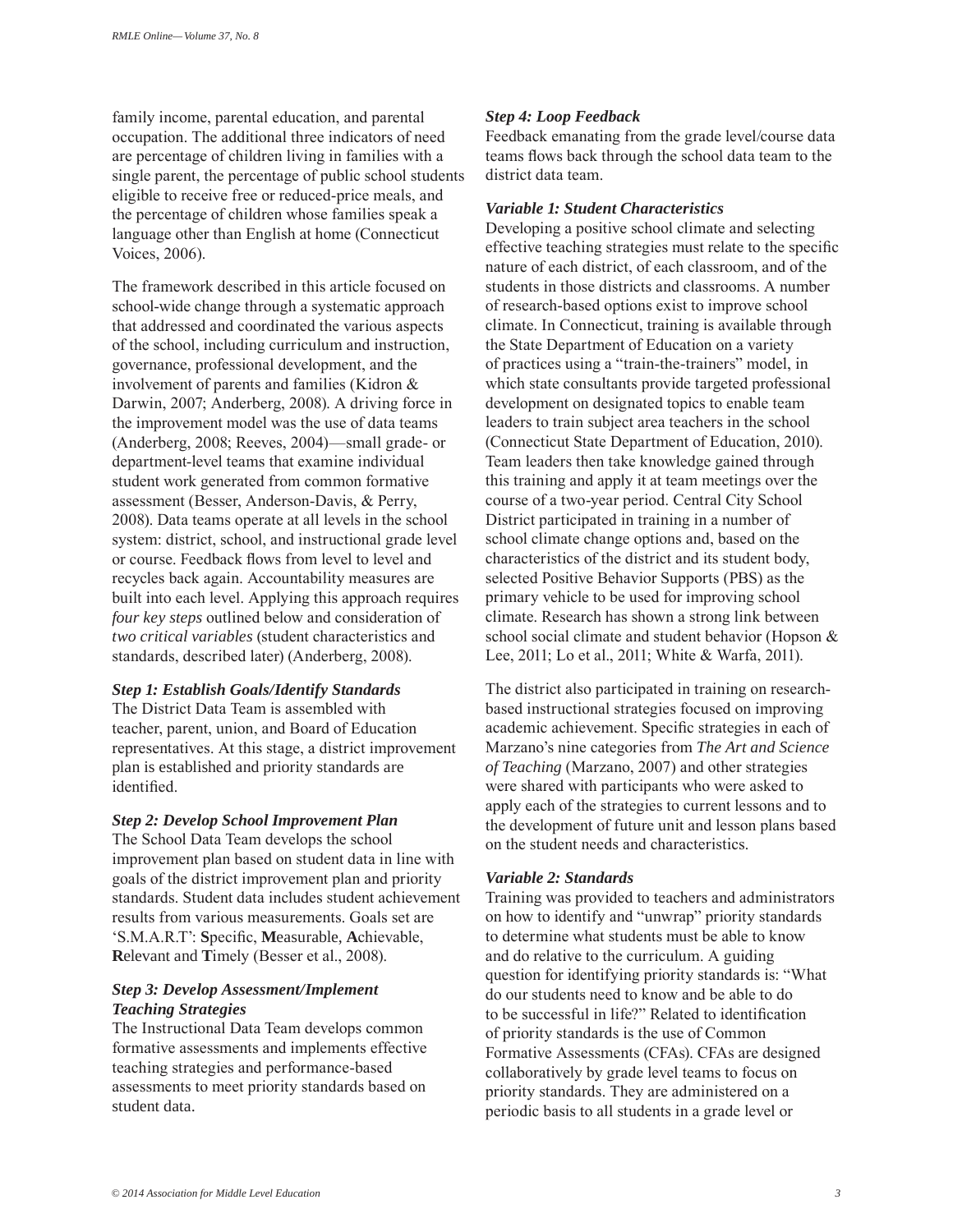course, and data teams analyze the resulting data to inform instruction (Ainsworth & Viegut, 2006).

During training, participants analyzed student assessment results in data teams to plan for differentiated instruction. Participants learned to develop a blend of assessment item types, including selected response (multiple choice, true/false, matching) and constructed response (short or extended). Finally, participants worked collaboratively to design common formative pre- and post-assessments aligned to one another to assess student understanding of the concepts, skills, and big ideas from the unwrapped priority standards (Ainsworth & Viegut, 2006).

# **Implementation of the School Improvement Framework**

Roosevelt Middle School (pseudonym) serves a population of approximately 750 students in grades 7 and 8. At the time of the study, more than 50% of students in the school received free or reduced-price meals. In addition, 40% of students were classified as members of minority groups. During the 2007–2008 school year, Roosevelt Middle School and the Central City School District participated in a mandated district improvement process for those districts that had been identified as needing improvement, as a result of not making adequate yearly progress for five consecutive years. During the previous academic year (2006–2007), a survey was administered to Roosevelt Middle School students in grades 7 and 8 by a researcher unrelated to the present study. The survey, which has been used extensively by the Iowa Department of Education, sought feedback to 47 survey questions related to school climate and student resiliency (Conger et al., 2011). Results of the 2007 survey indicated that, overall, students did not feel empowered in their school. For example, survey items receiving relatively low rankings by the students included; "Adults in the school listen to the student's side of the story" and "I have enough say in deciding what I should learn." In the first step of developing a school improvement plan, the district data team used these data, along with data provided to the district by the state department of education, to establish goals related to two need areas: academic achievement and school climate (Step 1).

A school data team was established at Roosevelt Middle School during the 2008–2009 school year (Step 2). The school data team undertook a review of data from multiple sources. Teams at each grade

level reviewed these data and (Step 3) completed a school climate strengths and weaknesses summary for each grade level. The school data team studied the results and generated solutions to address each weakness. One proposed solution was to improve consistent implementation of scientific, researchbased behavioral supports and interventions. Parent involvement was sought in the needs assessment/ data analysis phase through creation of a compact that included parent, student, and staff pledges to be supportive of one another in carrying out their respective roles. In the needs assessment/data analysis phase, information flowed downward from district data team to school data team to instructional data team as improvement plans at each level were established in accordance with standards set at the district level (Step 4).

Roosevelt Middle School selected Positive Behavior Supports (PBS) from an array of options presented during the State Department of Education training as the method of choice for improving school climate. The PBS model is consistent with RTI. Accordingly, a continuum of behavior supports and interventions was provided at the school/classroom level for all students, specialized group level supports for students at risk for problem behavior (10–15%), and specialized, individualized supports for students with chronic problem behavior  $(5-10\%)$ . A strong emphasis was placed on the knowledge that the 5–10% of students with chronic behavioral challenges (Tier III) had needs that were linked to the wholeschool environment. The data team process allowed educators to focus specific attention on this tier of the student population to address significant and chronic behavior problems.

The school-wide positive behavior supports (SWPBS) system (Tier I) included a positive reward system, whereby students earned certificates for pro-social behavior that could be exchanged for rewards. The aim was to provide visible acknowledgement of desirable behavior related to school expectations. This system is referred to as "P.R.I.D.E. Cards for Students." P.R.I.D.E. cards are given to any student by any teacher when a student has demonstrated **P**ride, **R**espect, **I**ntegrity, **D**etermination, or **E**xcellence. Students were taught the specific behaviors that demonstrated each element of the school's behavioral expectations, and this instruction was differentiated for students who might require more concrete or detailed information about, for example, how to demonstrate pride in your school when in the lunchroom or what it means to be respectful in class.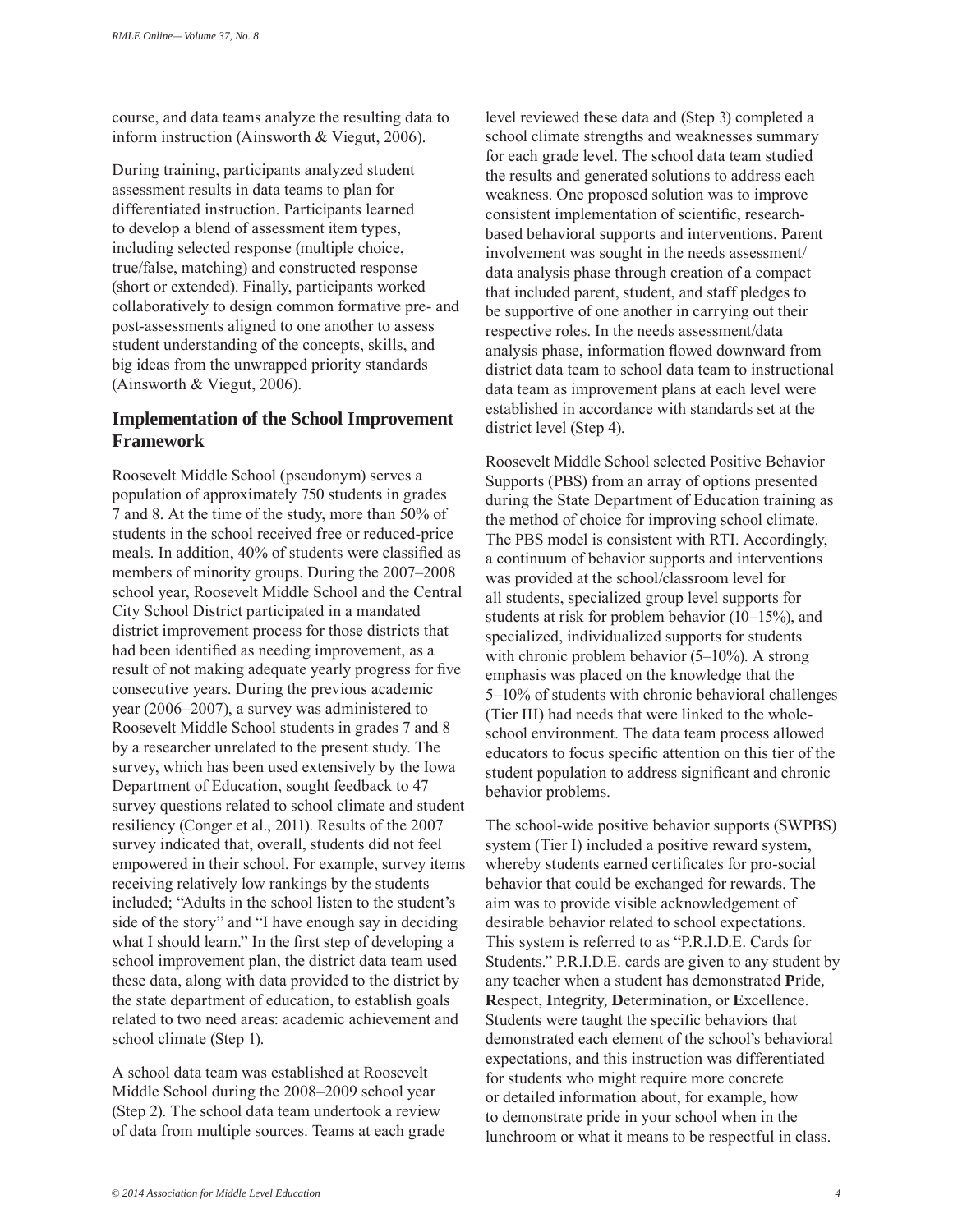The school principal conducted in-service training with all of the teachers on logical and natural consequences of behavior based on the work of Dreikurs and colleagues (Dreikurs & Cassel, 1972; Dreikurs, Grumwald, & Pepper, 1982; Malmgren, Trezek, & Paul, 2005). The training was based on the premise that problem behavior continues because it serves a function for the student. For example, "disruptive behavior" could represent an underlying desire for attention. Based on an in-depth analysis, effective responses were developed, coupled with strategies for teaching students appropriate replacement behaviors to meet their underlying needs. The in-service used case studies to adapt boiler plate plans to the individual needs of specific students.

The staff also attended a two-day seminar on improving school climate to support student behavior and achievement. This seminar emphasized creating and maintaining a physically, emotionally, and intellectually safe learning environment. In response to the seminar, the school made changes to the daily routines for staff and students. Teachers increased their visibility in the hallways before school, between classes, and after the final bell to provide students with a sense of security and to build positive rapport. The school discipline policy was revised to outline infractions in clear measurable terms and to detail the resulting consequences for each infraction. In support of the revised policy, a Friday detention plan was implemented, which substituted community service for the conventional "sit and work silently" model. A revised homework policy was also developed and shared with parents, who signed a copy of the policy to signify agreement and support for the policy. In addition, district personnel developed a critical fivestep process for teachers to employ prior to making an office discipline referral. These steps offered a continuum of preventative actions to reduce the need for office discipline referrals while assisting students to develop pro-social behavior. The steps included:

- 1. Increasing awareness—Teachers will be observant of student behavior in all areas of the school and offer students the opportunity to correct behavior before it becomes problematic.
- 2. Staff will conference with students, as needed, to review school-wide expectations and to help students shape their behavior to comply with behavioral expectations.
- 3. If Steps 1 and 2 are ineffective, the student will be given detention, and the student's parent will be contacted.
- 4. A parent meeting will be held with school personnel and the student to review the incident and discuss ways of avoiding future problems.
- 5. If Steps 1–4 are unsuccessful, staff will make an office discipline referral.

Additional professional development related to student discipline at the Tier II level was provided based on the 'conflict cycle' (Fescer & Long, 2000). This training focused on how stressful incidents, student feelings, student behavior, and adult reactions are intertwined and can create power struggles between students and teachers. For example, (a) a stressful incident occurs (a teacher directs a student to take out her homework, and the student has not completed it); (b) the student experiences irrational feelings ('That teacher is trying to humiliate me in front of the class'); the student reacts ("Get off my back! You can't tell me what to do!"); (c) the teacher responds ("Raise your voice again and you'll be in detention!"), and the situation escalates to a power struggle. A trained leader guided Roosevelt School teams through a series of sessions explaining the conflict cycle and how to manage it. Strategies were presented to assist staff in avoiding the kinds of adult negative reactions that could escalate a conflict into a power struggle. Each teacher on the team participated in role-play scenarios to recognize the conflict cycle and to practice, with feedback, how to manage situations that could escalate into a power struggle. The Roosevelt School principal remarked that this training made a notable difference in reducing conflict between teachers and students. Teachers left with the understanding that only *they* were capable of ending the conflict cycle, and they adjusted their reactions accordingly.

For students requiring Tier III supports, teacher training focused on Functional Behavior Analysis (FBA) and Positive Behavior Intervention and Supports (PBIS). Functional Behavior Analysis is, in essence, a problem-solving process that looks at the possible causes or function of student behavior before developing interventions to address the behavior. FBA examines not only the variables that precipitate and reinforce problem behavior but also those that promote pro-social behavior (Miller, Tansy, & Hughes, 1998). The basic steps to completing an FBA in a school environment include: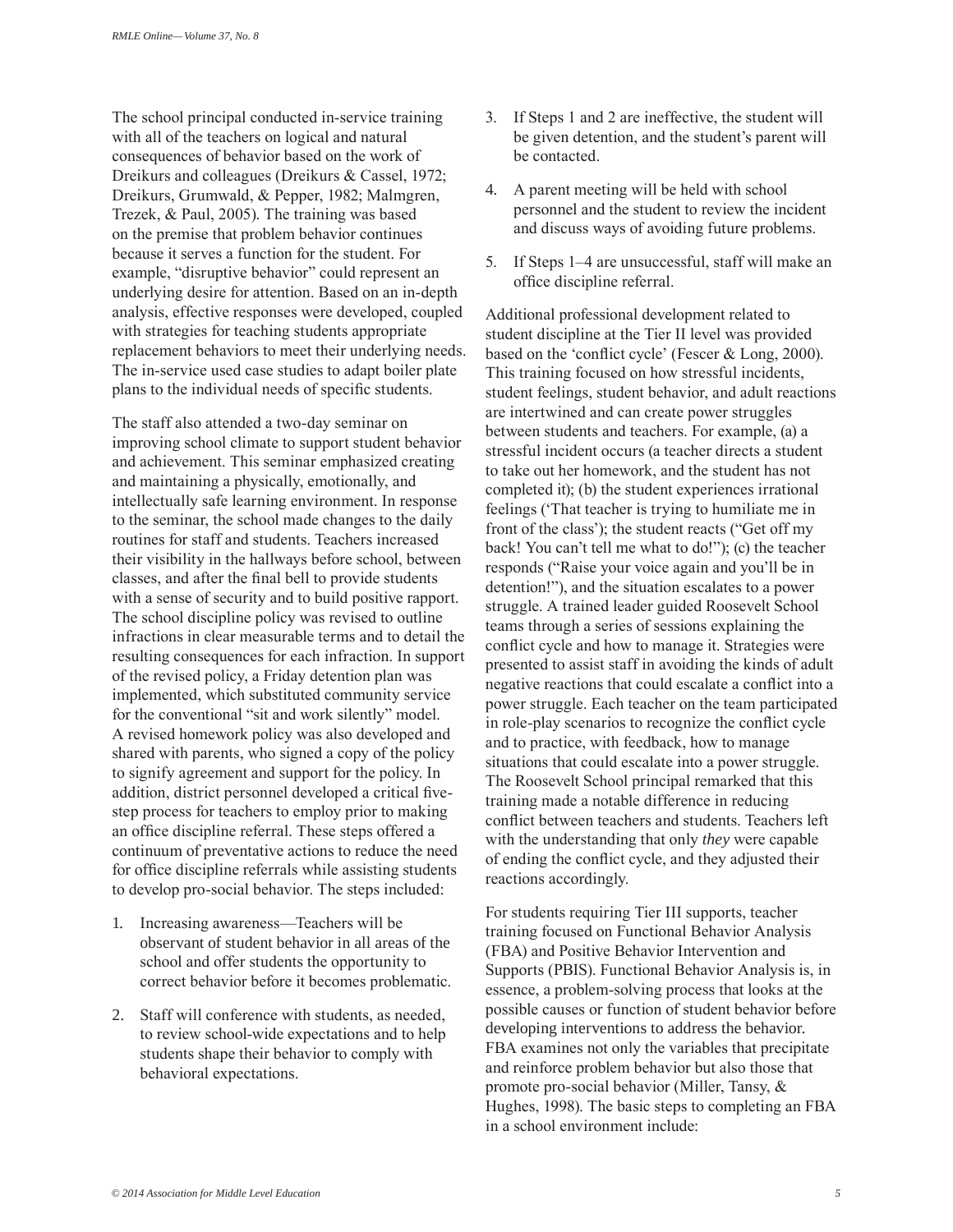- 1. Specifically defining the challenging behavior in measurable terms so that everyone interacting with the student knows exactly what the behavior looks like and how it will be measured.
- 2. Collaborate with others, including the student's family, to collect comprehensive information about the student, including likes, dislikes, strengths, needs, routines, etc.
- 3. Collect baseline data on the target behavior.
- 4. Develop a hypothesis of what function the behavior serves for the student.
- 5. Determine what may be reinforcing the behavior.
- 6. Plan behavioral interventions based on the information collected in steps 2–5.

The Behavior Intervention Plan should include strategies for reducing the challenging behavior as well as strategies for teaching replacement behaviors that will help the student get his or her needs met in a pro-social way (Moreno & Bullock, 2011). Functional Behavioral Analysis and Positive Behavior Support, together, are a dynamic process that uses data-based decision making to adjust plans to meet the individual needs of each student.

Recognizing the reciprocal relationship between school climate, student behavior, and achievement, school leaders developed ongoing in-service training for teachers on embedded academic aspects of such as Effective Teaching Strategies and Common Formative Assessment. Teachers adopted and practiced Marzano's (2007) framework for instruction including, but not limited to: establishing and communicating learning goals, employing nonlinguistic representations, and developing effective lessons. Academic failure can be a strong contributor to problem behavior; therefore, the overall school improvement plan included a focus on fostering academic achievement. Specific training and support was provided for teachers to plan lessons that addressed both the academic and social/behavioral needs of students.

#### *Zeroing In on Priority Standards*

As noted earlier, achievement goals, priority standards, and district improvement plans developed by the district data team became the basis for action planning for school and instructional levels. For example, an academic goal was to raise overall proficiency in reading and math by 23%, and a goal related to school climate was to reduce the overall

suspension rate by 15%. In addition to training on effective teaching strategies, extensive training was provided on differentiation of instruction. This combination of trainings helped teachers to begin to view students in new ways and to develop relationships with each student based on an appreciation of each student's strengths, needs, and learning style.

## **Methods**

The middle school chosen for this study was purposefully selected because it provided a site where the participants experienced the adoption of schoolwide positive behavior supports as part of a school improvement process over a multi-year period. The fact that the school had experienced significant student behavior problems with consequent teacher discipline referrals and suspensions made it a desirable location to conduct the study. Participants in the study included the principal, assistant principal and four teachers who were members of the school data team. Other participants included approximately 75 seventh grade students and 75 eight grade students in each year of the 2007–2008 and the 2009–2010 school years, for a total of approximately 300 students.

The research design for the study was a concurrent triangulation mixed methods strategy. Both qualitative and quantitative data were collected simultaneously (Creswell, 2009). This approach was selected to enable the researcher to gain a broader perspective on the factors that influenced student behavior. Qualitative data were culled from transcripts of administrator and teacher interviews conducted by the researcher. Transcripts derived from the interviews were coded thematically. School improvement plans, school data team meeting minutes, student behavior infractions reports, teacher referral reports, and student suspension reports were also reviewed and served as reference points in the transcript analysis. Interview of participants was guided by the following questions:

- 1. What was the school improvement framework used at the school?
- 2. What professional development activities were planned and experienced by the staff?
- 3. What policy changes were put into effect?
- 4. Did actual student behavior changes and school climate changes take place? If so, what were they?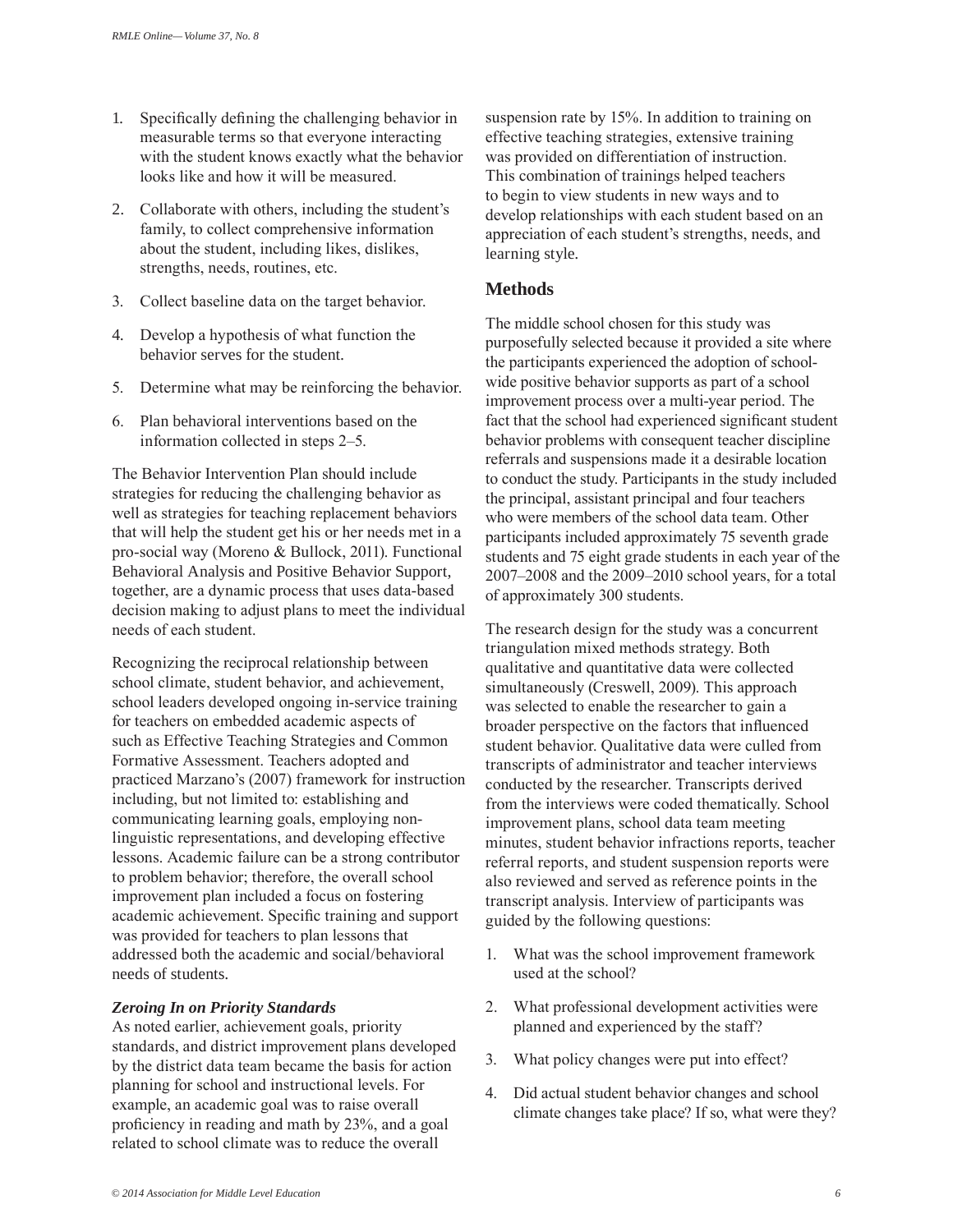Follow-up questions were asked of respondents as the quantitative data were analyzed or gaps were identified in the data. School data team members were asked several additional clarifying questions (see Appendix for complete list of questions).

Quantitative data were derived from the school climate survey. In 2010, a follow-up survey was conducted using the school climate survey instrument administered in 2007 to determine if a new cross section of students at the school would rate factors differently, in terms of school climate and culture, after intervention. The survey data collected in 2007 served as a baseline. The survey was used to assess perceptions of school climate and originates from the validated "Partners in Education" series from Iowa State University (Conger et al., 2011). The student "Partners" survey was developed using a theoretical framework of student engagement in learning and measures student perception of (a) engagement; (b) membership—including subscales for fairness, personal support, and caring; (c) authentic work—including subscales for extrinsic work, intrinsic rewards and connection to the real world; (d) peer support and spirit; and (e) efficiency. Reliability coefficients for the various scales on the student survey range from .71 to .92. The survey has been used extensively by the Iowa Department of Education to assist local school districts in selfassessing school climate and student resiliency (Grant Wood AEA, 2010).

The sample in the follow-up study was a group of 145 randomly selected seventh and eighth grade students, equally balanced in number of students at each grade level. To match the previous sample, in terms of number and composition, the school was asked to

identify one seventh grade team and one eighth grade team to voluntarily participate in the survey. The volunteer teams included 140 seventh graders and 140 eighth graders.

The anonymous survey was administered to these students by the homeroom teacher in one extended 45-minute homeroom period. To pare down the number of surveys to approximately the same sample size of the 2007 administration, a process of randomization was used to select 72 seventh graders responses and 73 eighth graders responses from the pool of available surveys. The 'Math.random' JavaScript programming language generates its random numbers for all modern web browsers. The JavaScript function Math.random randomly generates a number from 0 to slightly less than 1 (shown as  $\leq 1$ ). These numbers are then transformed into the set of numbers the user has decided a priori. The objects need to be randomized for the study's unbiased conditional randomization.

In the concurrent triangulation strategy employed there was equal weight given to the collection of qualitative and quantitative data. This strategy aided analysis because quantitative results could be further explained by themes that emerged from interviews and vice versa.

# **Results**

Five data sources were used to examine the effect of school improvement efforts implemented over a two-year period on school climate: (1) number of office discipline referrals, (2) number of school suspensions, (3) number of behavioral infractions, (4) pre-post results of a school climate survey, and (5) faculty interview data. As can be seen in Table 1,

Table 1

| Summary School Discipline Data: 2007–08, 2008–09, 2009–10 |  |  |  |
|-----------------------------------------------------------|--|--|--|

|                                                    | $2007 - 08$ | $2008 - 09$ | $2009 - 10$ |          | <b>Change from Baseline</b> |
|----------------------------------------------------|-------------|-------------|-------------|----------|-----------------------------|
| Total Office Discipline Referrals (ODRs)           | 1882        | 1485        | 1210        | $(-672)$ | $-36\%$                     |
| Number of students referred for ODRs               | 289         | 279         | 271         | $(-18)$  | $-6\%$                      |
| Average $\#$ ODRs per day                          | 11.2        | 9.0         | 7.3         | $(-3.9)$ | $-35\%$                     |
| Total suspensions                                  | 492         | 393         | 300         | $(-192)$ | $-39%$                      |
| Total suspension days served                       | 1024        | 838         | 638         | $(-386)$ | $-38%$                      |
| Percentage of special education students suspended | $23.2\%$    | $17.3\%$    | $11.4\%$    | $-49%$   |                             |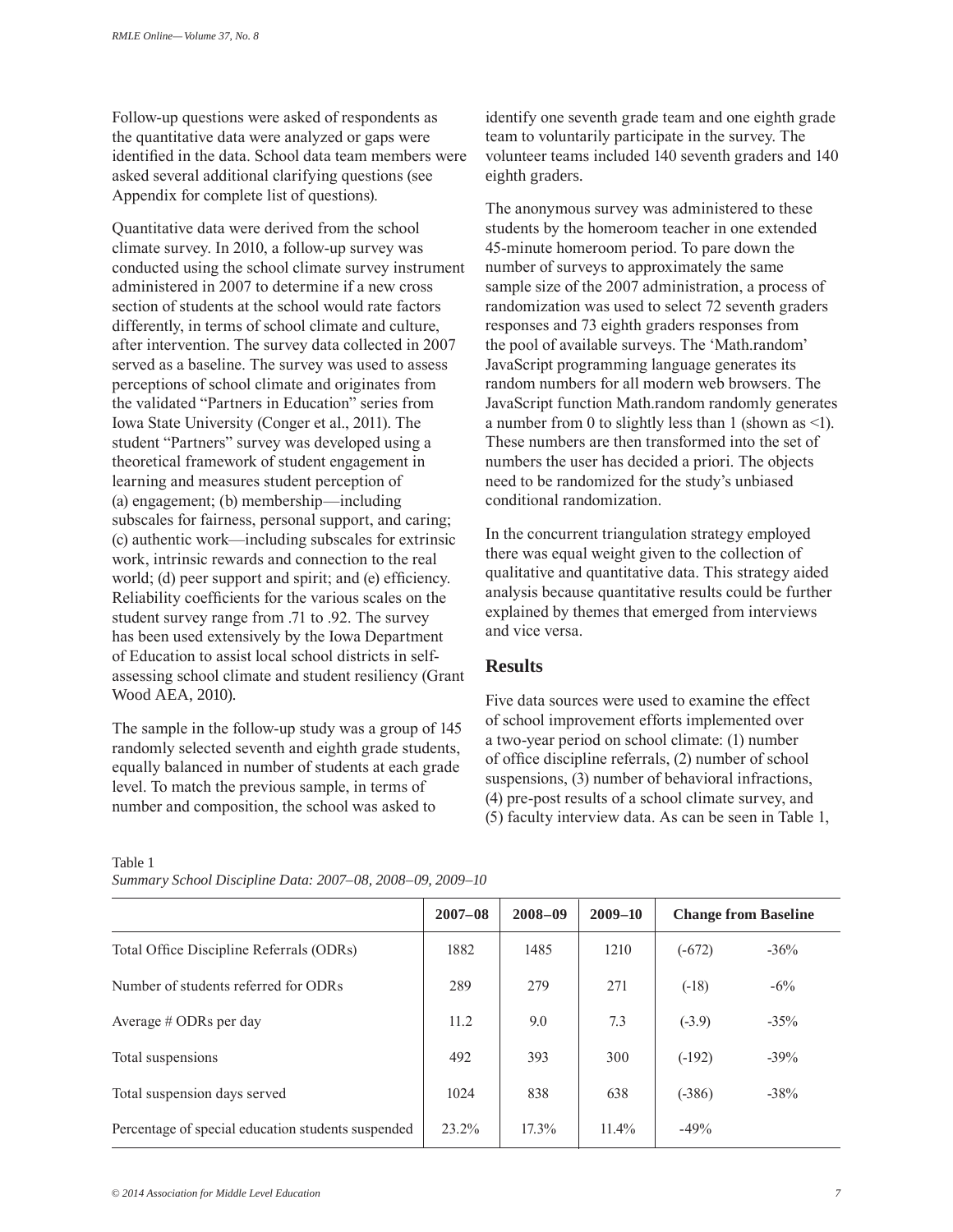the total numbers of office discipline referrals over a period spanning three school years declined by 36%, and total number of suspensions has declined by 39%. The improvement plan goal of reducing the overall suspension rate by 15% was exceeded. Similarly, suspensions for special education students, who constitute 15% of the total school population, declined by 51%. Although the percentage of African-American and Hispanic students suspended has also been reduced, it continues to run at levels disproportionate relative to Caucasian students suspended, and, as such, the need to reduce this number remains a goal.

The concomitant reduction in the number of behavioral infractions supports the veracity of the reduction in the number of the office discipline referrals and school suspensions. As can be seen in Table 2, infractions for problem behavior declined an average of 40% over a two-year period. Reductions were seen in all eight of the most frequently occurring infractions, including fighting, insubordination, class disruption, inappropriate behavior, skipping detention, cutting class, tardiness, and disrespect to staff. By counting both the number of infractions as well as the number of office discipline referrals, the conclusion can be drawn that the decline in office discipline referrals was not the result of staff reluctance to refer and suspend. With the exception of cutting class, the greatest improvement was seen in lower level infractions that are most responsive to Tier 1 interventions.

### Table 2

| 2007 2000, 2007 2010                       |             |             |               |  |  |  |  |
|--------------------------------------------|-------------|-------------|---------------|--|--|--|--|
| <b>Infractions</b>                         | $2007 - 08$ | $2009 - 10$ | <b>Change</b> |  |  |  |  |
| Fighting/Physically<br>aggressive behavior | 101         | 70          | $-31\%$       |  |  |  |  |
| Insubordination                            | 60          | 37          | $-38%$        |  |  |  |  |
| Disrupting class                           | 49          | 25          | $-49%$        |  |  |  |  |
| Inappropriate behavior                     | 29          | 13          | $-55\%$       |  |  |  |  |
| Skipping a detention                       | 28          | 13          | $-44%$        |  |  |  |  |
| Cutting class                              | 27          | 21          | $-22\%$       |  |  |  |  |
| Tardy                                      | 21          | 14          | $-33%$        |  |  |  |  |
| Disrespectful to staff                     | 20          | 11          | $-45%$        |  |  |  |  |
|                                            |             |             |               |  |  |  |  |

*Summary Highest Frequency Infractions Data: 2007–2008, 2009–2010*

Data gathered from faculty interviews and review of data reports further support the premise that student behavior improved at the school. Student behavior data regarding office discipline referrals, types of incidents resulting in referrals, and administrative actions were shared at monthly school data team (SDT) meetings. This process led to discussions regarding the actions taken as a result of each student infraction and to a review of relevant aspects of the School Improvement Plan. The SDT strived to identify additional preventative measures that could be put into place to further support student behavior. For example, as can be seen in Table 2, one prevalent infraction that did not decrease significantly was cutting class. After several months of reviewing this pattern of behavior, the SDT revised the School Improvement Plan to include the requirement that all teachers take attendance within the first five minutes of class and report any absences immediately to the office.

At monthly school data team meetings, reviews were conducted of more detailed behavioral reports. For example, the team reviewed reports for those students who engaged in three or more infractions resulting in office discipline referrals. Within three months, data showed that approximately 40 students had patterns of misbehavior not responsive to Tier I supports. The behavioral progress of these 40 students was closely monitored at each subsequent SDT meeting to determine what additional supports might be needed to reduce problem behavior and increase positive behavior. In addition, an analysis of data regarding time and place of incidents revealed that the highest number of behavioral infractions occurred in the month of October. As a result, the SDT set goals to front load additional positive behavioral supports and student recognition in September and October as a preventative measure.

As discussed previously, a school climate survey was administered at Roosevelt School in 2007 after it was determined by the State Department of Education that the school needed to address identified areas of concern related to school climate and culture. The survey was repeated three years later, in 2010, to determine whether school improvement efforts had resulted in significant changes.

One-sample t-tests were used to determine whether the 2010 mean scores differed from test values derived from the 2007 study. Mean scores from 2010 were identified as significantly different from test values at p < .05. Cohen's *d* was used to determine effect size. Effect size indexes of about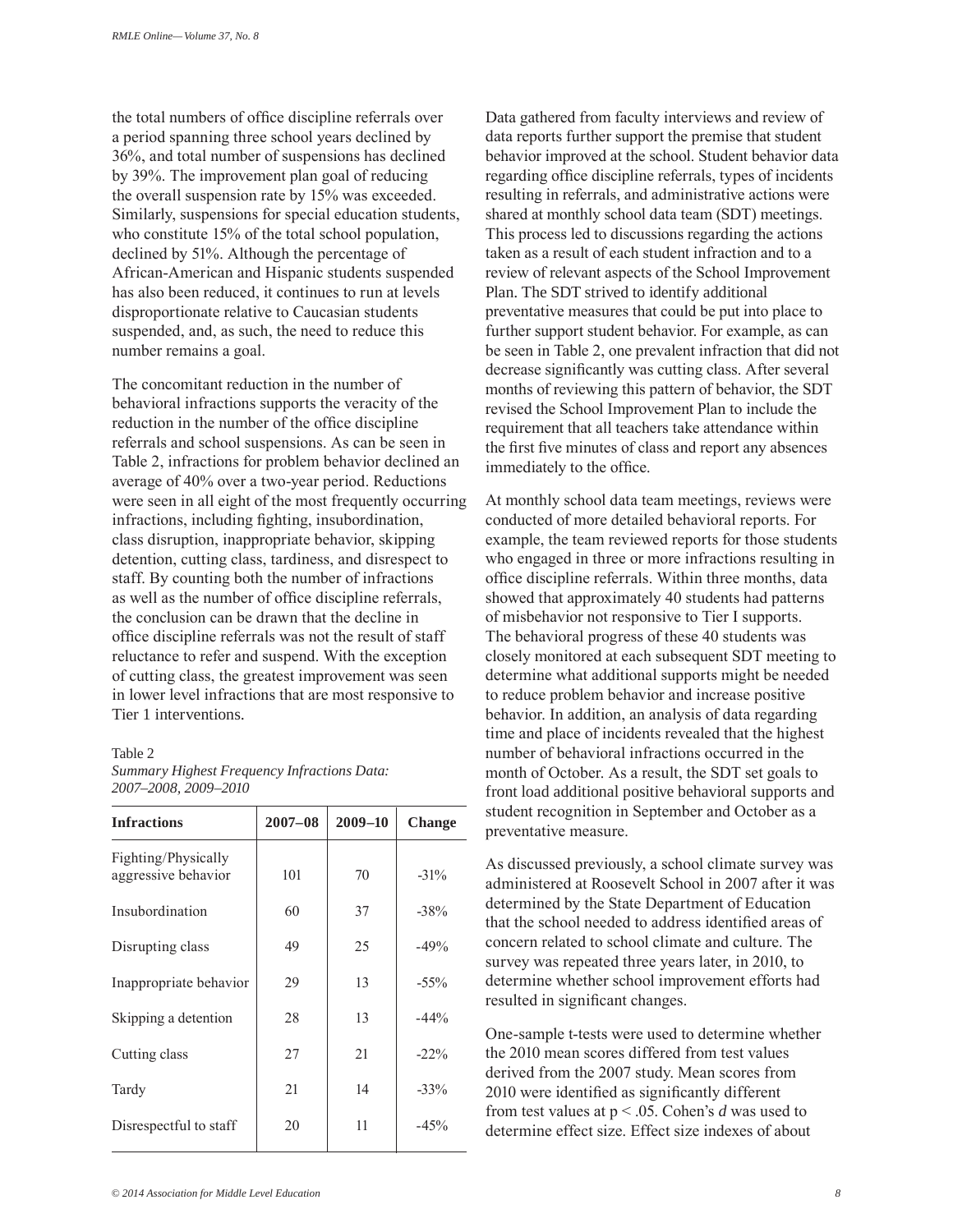.20 are typically regarded as small effects, about .5 as medium effects, and .8 and above as large effects (McMillan & Schumacher, 2006).

An item with a mean score of less than 3.0 was considered below average and was targeted for improvement after the first administration of the survey. Originally, eight items had a mean score of less than 3.0. On the second administration, just two items had a mean score of less than 3.0; however, the score on these two items had improved significantly.

Significant improvement on 30 of the 47 items on the survey resulted from the follow-up administration. Analysis revealed that most of the effect sizes for all survey items showing significant improvement were small to medium; the range was .18 to .53.

Sixteen items from the survey were considered by the researchers to be most pertinent to the aims of PBS. Of these 16 items on the follow-up administration, 12 showed significant improvement. Analysis revealed that most of the effect sizes for survey item pertinent to PBS showing significant improvement were small to medium. Effect sizes for this subgroup of test items were typically higher than effect sizes calculated for the overall survey. A sample of these items includes:

### Table 3 *School Climate Items Considered Most Pertinent to PBS*

- 1. Teachers treat students fairly.
- 2. I understand the school rules.
- 3. The school principal(s) treat(s) students fairly.
- 4. Adults in this school listen to the student's side of the story.
- 5. Teachers/Other adults in this school will help me deal with home or personal problems.
- 6. The counselors in this school are helpful.
- 7. Rules are enforced fairly in this school.
- 8. Teachers treat me with respect.
- 9. My teachers care about me.
- 10. Teachers reward me for giving my best efforts.
- 11. The rules in the school are fair.
- 12. I feel safe in this school.
- 13. I am praised in class when I do something well.
- 14. Students in this school treat each other with respect.
- 15. I look forward to coming to school each day.
- 16. In this school, I am treated like I am important.

(a) I understand the school rules, (b) Teachers treat me with respect, (c) My teachers care about me, and (d) In this school I am treated like I am important. A complete list of the 16 items is included in Table 3. The results of this 2007 School Climate Survey were used by school data teams to set improvement goals and develop and refine behavioral supports and interventions within an overall School Improvement Plan. Data suggest the conversations that occurred at these data team meetings led to interventions that contributed to improvement in school climate and school culture.

Data gathered from faculty interviews support the premise of improvement in student behavior and school climate. Five themes emerged from interviews with teachers who were school data team members. These included the power of rewarding positive behavior, the importance of staff investment and commitment to a Positive Behavior Supports approach, the critical nature of administrative leadership, the importance of consistency in responding to student behavior, and the value of the school data team in making data-driven decisions that promote school improvement.

### *Reward System*

All teacher respondents noted the power of focusing on rewarding positive student behavior. Roosevelt School's P.R.I.D.E. system was based on the concept of "catching a student doing good." Teachers looked for exceptional displays of positive and responsible behavior and not only recognized the student for this behavior but gave the student a tangible reward, in the form of a P.R.I.D.E. card. To reinforce family collaboration, a portion of the card went home with the student, and the other portion went into a bucket for a school-wide drawing for a special privilege or activity.

All teachers indicated that the students found the reward system to be highly motivating. As one teacher stated, "Kids love tokens and recognition, and it really changed their behavior." This type of recognition took place primarily in the classroom but also in other locations such as the hallway. Another teacher described an example of how she implemented the system. She observed a boy she did not know help another boy pick up his dropped binder in the hallway. The helping boy, who received recognition and a P.R.I.D.E. card from the teacher, was visibly pleased to be recognized. All teacher respondents indicated that they were surprised middle school students would be so receptive to the P.R.I.D.E. cards.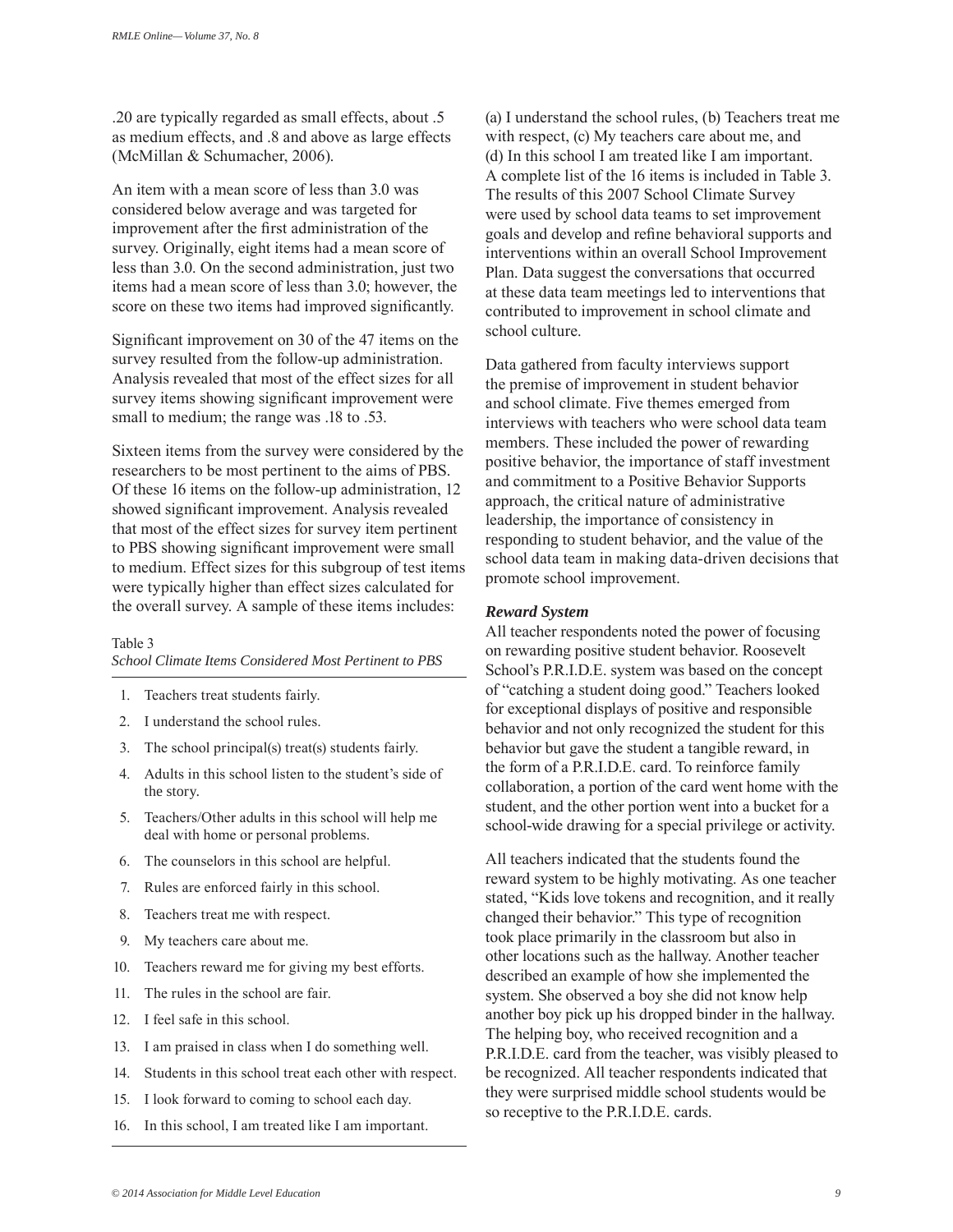While the teachers indicated that this approach worked with the vast majority of students, they also noted it was not completely effective with a small number of students who demonstrated significant behavioral challenges, referred to by most teachers as "Tier III students." These students, as would be expected in a Response to Intervention system, required more intensive and individualized behavioral supports to supplement the P.R.I.D.E program.

One teacher indicated that the significant decrease in suspensions and referrals noticeably contributed to a more positive overall school climate and that it encouraged teachers to take note of the positive things students did. In turn, this teacher felt that students felt they were getting more recognition and that their teachers liked them and cared about them.

### *Buy-in/Administrative Leadership*

All of the teachers interviewed indicated that there was some initial resistance to the school improvement plan. When the process was in its infancy, there was not 100% buy-in by the staff. Until examples of success began to accumulate, some teachers were skeptical about how well the process would work. Many teachers noted the importance of both peer leadership and administrative leadership. The principal modeled the underlying values of the PBS approach, such as listening to students, teachers, and parents. One teacher remarked, "I think overall that creates a positive climate that makes children and adults feel like they have a say in what happens." Interviews revealed that a part of administrative leadership was to emphasize a commitment to continuous improvement, a focus on standards and fostering positive, collaborative relationships with all stakeholders (students, staff, families).

### *Consistency of Discipline*

When asked about the effect of the five-step management system, teachers indicated this approach promoted a consistent approach to discipline in the school that resulted in a "fair" referral process. Having clearly delineated steps clarified expectations for both teachers and students. It eliminated onthe-spot decision making and promoted a sense of predictability. In addition, it encouraged a positive, preventative approach that allowed teachers and students to work together at the earliest signs of problem behavior to turn the situation around before it escalated. As one teacher remarked, "[I learned that] you can resolve a problem and empower a child before you make the call home."

One teacher interviewed commented on the improvement in scores related to student empowerment on the school climate survey (for example, "Adults in this school listen to the student's side of the story."). The teacher attributed this improvement, in part, to consistent implementation of Step 2 of the management plan—the staff/student conference. At this step, the teacher privately conferences with a student to assist him or her to process and reflect on a behavioral incident and explore more appropriate ways of handling similar situations in the future.

Another teacher emphasized the effect the fivestep approach had not only on students but, "more importantly, on teachers." This respondent maintained that teachers who tended to be more punitive in response to student behavior not only had a detailed plan to follow but were also accountable for their responses through the data team process. If a teacher made a hasty office discipline referral, the administrator would ask, "Have you followed the five-step process?" This encouraged teachers to think before responding reflexively to student behavior. Finally, one teacher noted that the five-step process also encouraged collaboration with families by requiring notification of families at Step 3 and a meeting with families at Step 4 before an office discipline referral could be made.

### *Value of the School Data Team*

The fifth theme that emerged from the teacher interviews was the value of the school data team in promoting school improvement through data-based decision making. All of the teachers interviewed indicated that the formality of the monthly school data team meetings contributed to open, ongoing communication. The format of the meetings, which included specific agendas, roles for each team member, and opening each meeting with a celebration of a success, all contributed to successful outcomes.

An important component of Tier I behavioral support is engaging, high-quality, standards-based instruction that is differentiated to meet the needs of all students. The school data team provided a vehicle for delivering training and technical support to teachers to achieve these goals. As a result of training provided through the data team process, teachers increased proficiency in differentiating both instruction and assessment. Many moved from traditional student assessment to incorporating a variety of alternative assessments. One of the teachers interviewed described how she incorporated student interests into lesson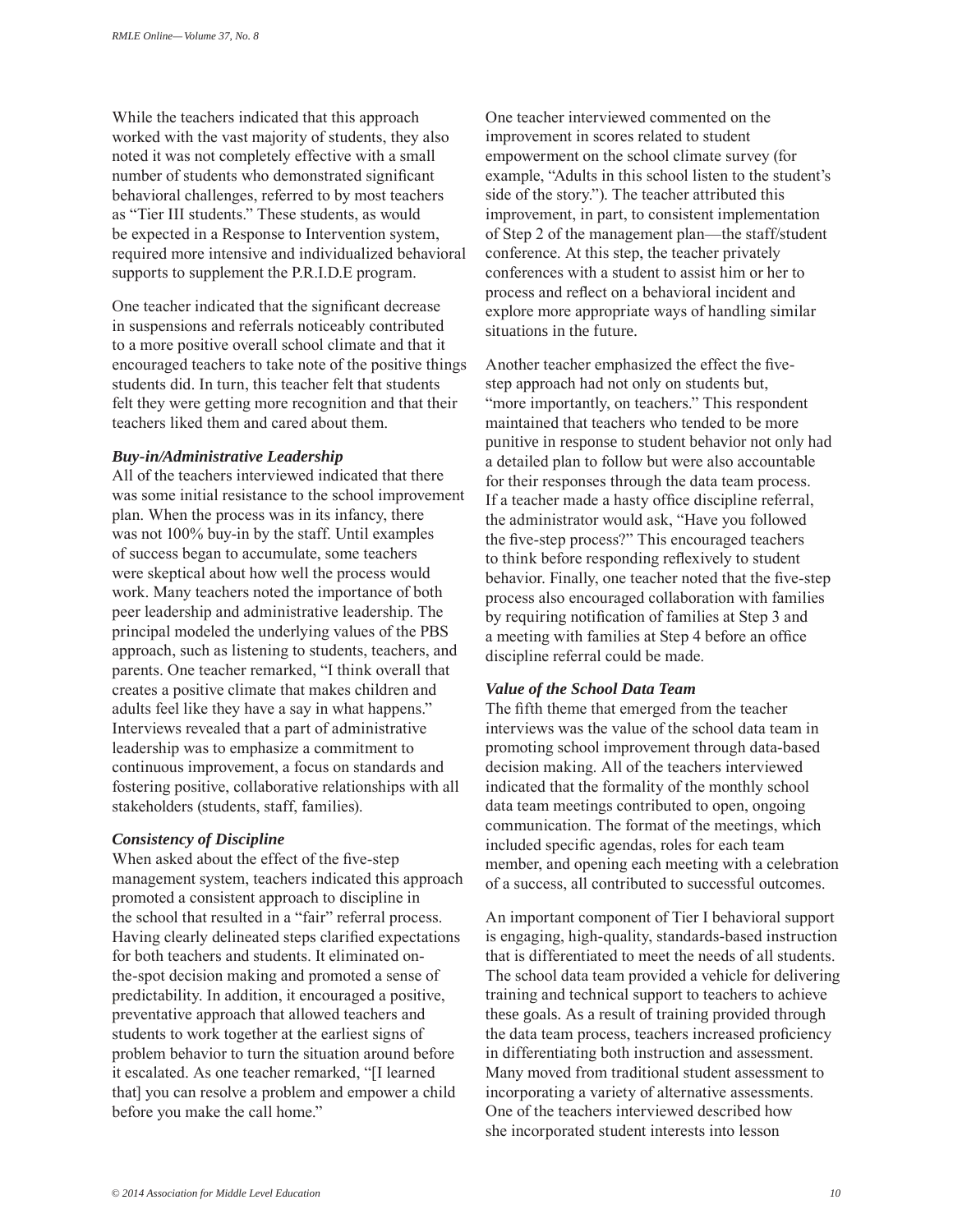development in her seventh grade geography class. The results of her pre-assessment of students ("What do you know? What would like to learn?") influenced how and what she taught. She reported becoming more student-centered and less teacher-driven in her instruction as a result of discussions that arose during data team meetings. Several faculty noted that the use of differentiated instruction models developed by Marzano (2007) and others resulted in significant improvement in students' feelings of empowerment, as evidenced by increases in positive responses to relevant items on the School Climate Survey (e.g., "I have enough say in deciding what I should learn.")

One teacher interviewed, who was initially opposed to being part of a data team, became a strong proponent of the model after participating as a data team member and seeing the value of the process. She said, "It made us all reflect on what kinds of educators we were, both academically and behaviorally. We all used the same vocabulary looking at data. It opened up our eyes to the thought that (we) can really improve in this area."

# **Limitations**

This study resulted from the collaborative efforts of a university researcher and a school principal, with the purpose of facilitating professional development on positive behavior supports and school climate in an effort to reduce suspensions and office discipline referrals in a designated high-need middle school. The study has several limitations. These include sample size, use of a convenience sample, and use of one-sample T-tests in evaluating survey results.

A single school was selected for study because it provided an opportunity for up-close information gathering at the site where participants experience the issue under study (Creswell, 2009). As such, the subjects who participated in this study were readily available to the researcher because they were students in the school. As described in the results section of the paper, a convenience sample of students completed the School Climate Survey. Given this circumstance, when a relatively small convenience sample is used, the data derived cannot be generalized beyond the population pool of the present study (McMillan & Schumacher 2006).

Finally, it is worth mentioning the methods limitation of the use of one-sample t-tests to evaluate the results of the school climate survey measure. The means derived from the 2010 study survey administration were compared to the means from the earlier

2007 study. It would have been preferable to use independent t-tests to compare the earlier and later data; however, this was not feasible, as raw data were not available from the 2007 survey administration.

## **Discussion**

Nationally, many schools are faced with the need to change their approach to student discipline based on overwhelming evidence demonstrating the ineffectiveness of common disciplinary practices such as suspension and expulsion. School-wide positive behavior support (SWPBS) is an effective alternative to punitive, reactive policies and has been shown to result in positive changes in student behavior and school climate. This article describes the experience of a low-performing middle school that embarked on a long-term school improvement process that incorporated a SWPBS framework to promote positive changes in student behavior and school climate.

Research findings have demonstrated a number of factors that can mean the difference between a failed school improvement initiative and long-term, positive change. A combination of "bottom up" teacher initiated efforts and "top down" systemic district leadership has been shown to result in lasting systematic change (Graczewski, Ruffin, Shambaugh, & Therriault, 2007). To sustain school improvement efforts, all stakeholders must be engaged in the process, including parents, students, teachers, and administrators. Staff must be provided with ongoing training and coaching in evidence-based practices to implement approaches with fidelity. A continuum of supports and interventions must be available to provide students with the skills they need to meet academic and behavioral expectations. Finally, data must be used to guide decision making at all levels.

These factors were embedded in Roosevelt School's implementation of an overall school improvement effort. Along with a focus on evidence-based academic interventions, a school-wide positive behavior support framework was implemented, resulting in many fewer incidents of problem behavior, teacher discipline referrals and student suspensions. In addition, a cross section of students rated factors regarding climate and culture of the school much more favorably after intervention than did a group of students attending the school before the improvement plan was put in place. There were also academic gains: a review of state mastery test data showed a 25% increase in reading scores and an  $11\%$ increase in math scores from 2007 to 2010. By 2010, Roosevelt School had made enough academic gain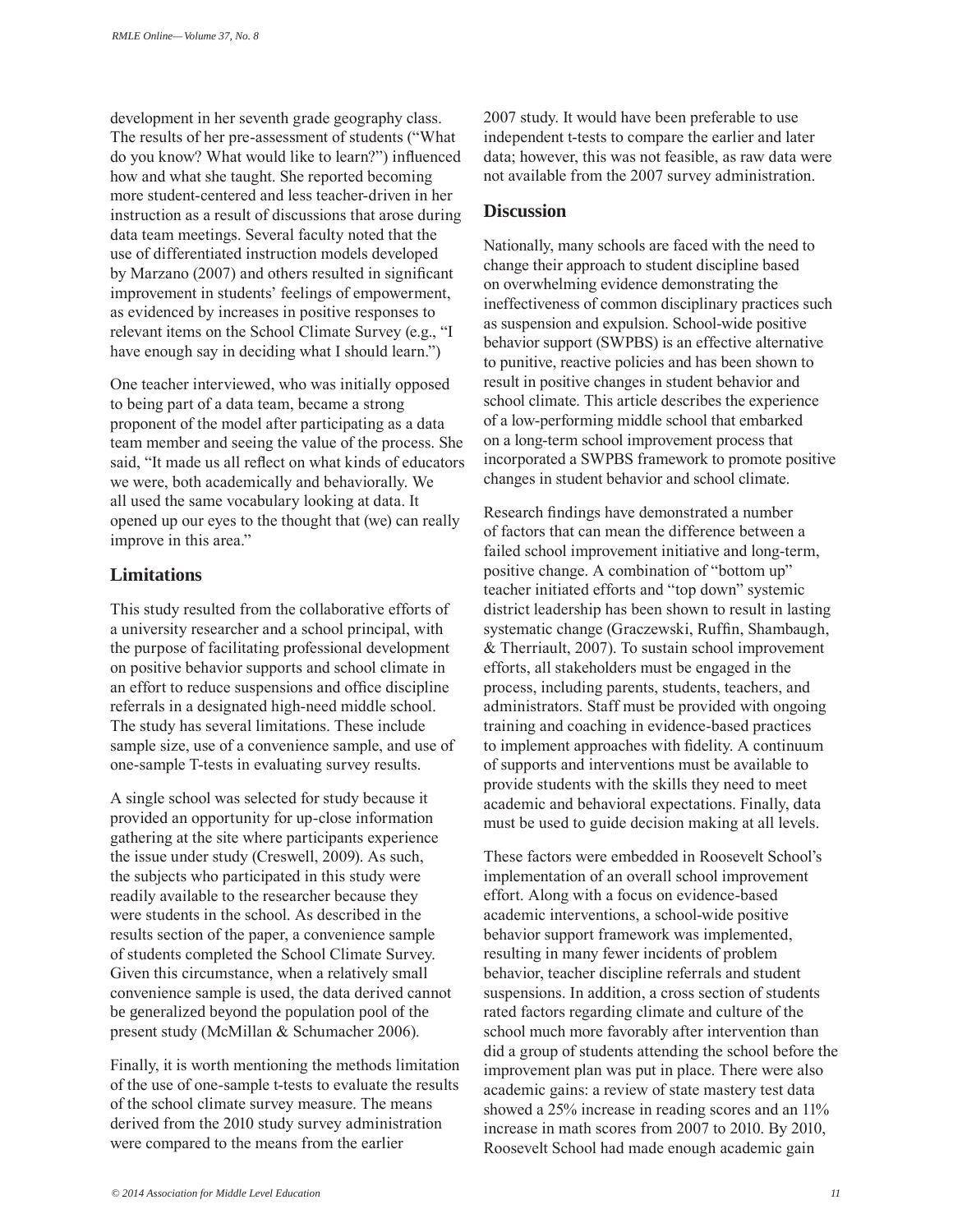to be removed from the state list of schools needing improvement, having failed to meet adequate yearly progress for five consecutive years.

Interviews of teachers who participated in the school improvement efforts at Roosevelt School revealed five themes related to the incorporation of SWPBS into their school improvement plan. These themes dovetailed with the research on successful implementation of a SWPBS framework, including recognizing and rewarding positive behavior, the importance of stakeholder involvement in all steps of the process, the critical nature of administrative leadership, the importance of consistency in responding to student behavior, and the value of data teams to ensure that data informs decision making.

The results of this study are consistent with other studies that support the use of school-wide positive behavior supports and interventions in decreasing ineffective disciplinary practices, resulting in improvements in student behavior and school climate. In addition, quantitative and qualitative data gathered for this study confirm the reciprocal nature of academic and behavioral outcomes in a Response to Intervention framework.

### **References**

- Achilles, G. M., McLaughlin, M. J., & Croninger, R. G. (2007). Sociocultural correlates of disciplinary exclusion among students with emotional, behavioral, and learning disabilities in the SEELS National database. *Journal of Emotional and Behavioral Disorders, 15*, 33–45.
- Ainsworth, L., & Viegut, D. (2006). *Common formative assessments: How to connect standards-based instruction and assessment.*  Thousand Oaks, CA: Corwin.
- Anderberg, A. (2008, June). *From initiative fatigue to initiative integration: Getting the most out of CALI.* Paper presented at the CALI Camp of the Connecticut State Department of Education, Hartford, CT.
- Arcia, E. (2006). Achievement and enrollment status of suspended students: Outcomes in a large, multicultural school district. *Education and Urban Society, 38*, 359–369.
- Besser. L., Anderson-Davis, D & Perry, A. (2008). *Data teams.* Englewood, CO: The Leadership and Learning Center.
- Bradshaw, C., Reinke, W., Brown, L., Bevans, K., & Leaf, P. (2008). Implementation of school-wide positive behavioral interventions and supports (PBIS) in elementary schools: Observations from a randomized trial. *Education and Treatment of Children, 31,* 1–26.
- Brown, T. M. (2007). Lost and turned out. *Urban Education, 42*, 432–455.
- Conger, R., Lasley, D. P., Lorenz, F. O., Whitbeck, R., Elder, G. H., Jr., & Norem, R. (2011). *Iowa Youth and Families Project,* 1989–1992, Interuniversity Consortium for Political and Social Research.
- Connecticut State Department of Education. (2008). *Using scientific research based interventions: Improving education for all children*. Hartford, CT: Connecticut State Department of Education.
- Connecticut State Department of Education. (2010). *CALI overview presentation.* Retrieved from http:www.sde.ct.gov/sde/pdf/curriculum/cali/ CALI Overview 2010 2011.pdf.
- Connecticut Voices for Children. (2006). *District Reference Group* (DRG). Retrieved from http:// www.sde.ct.gov/sqe/LIB/sde/PDF/dgm/report
- Creswell, J. W. (2009). *Research Design: Qualitative, quantitative and mixed methods approaches* (3rd Ed.). Thousand Oaks, CA: Sage.
- Dreikurs, R., & Cassel, P. (1972). *Discipline without tears: A reassuring and practical guide to teaching your child positive behavior* (2nd Ed.). New York, NY. Penguin.
- Dreikurs, R., Grunwald, B., & Pepper, F. (1982). *Maintaining sanity in the classroom: Classroom management techniques* (2nd ed.). New York, NY: Harper & Row.
- Fecser, F., & Long, N. (2000). *Life space crisis intervention.* Retrieved from http://cecp.air.org/ interact/authoronline/april98/html
- Fremon, C., & Renfrow-Hamilton, S. (2001). *Are schools failing black boys?* Terry College of Business, University of Georgia. Legal 4500/6500 Employment Law.
- Graczewski, C., Ruffin, M., Shambaugh, L., & Therriault, S. (2007). Selecting and implementing whole school improvement models: A district and school administrative perspective: *Journal of Education for Students Placed at Risk, 12*, 75–90.
- Grant Wood Area Education Agency. (2010). Resiliency survey. Retrieved from http://www.gwaea.org/ curr/assessments.html
- Hopson, L. M., & Lee, E. (2011). Mitigating the effect of family poverty on academic and behavioral outcomes: The role of school climate in middle and high school. *Children & Youth Services Review, 33*, 2221–2229.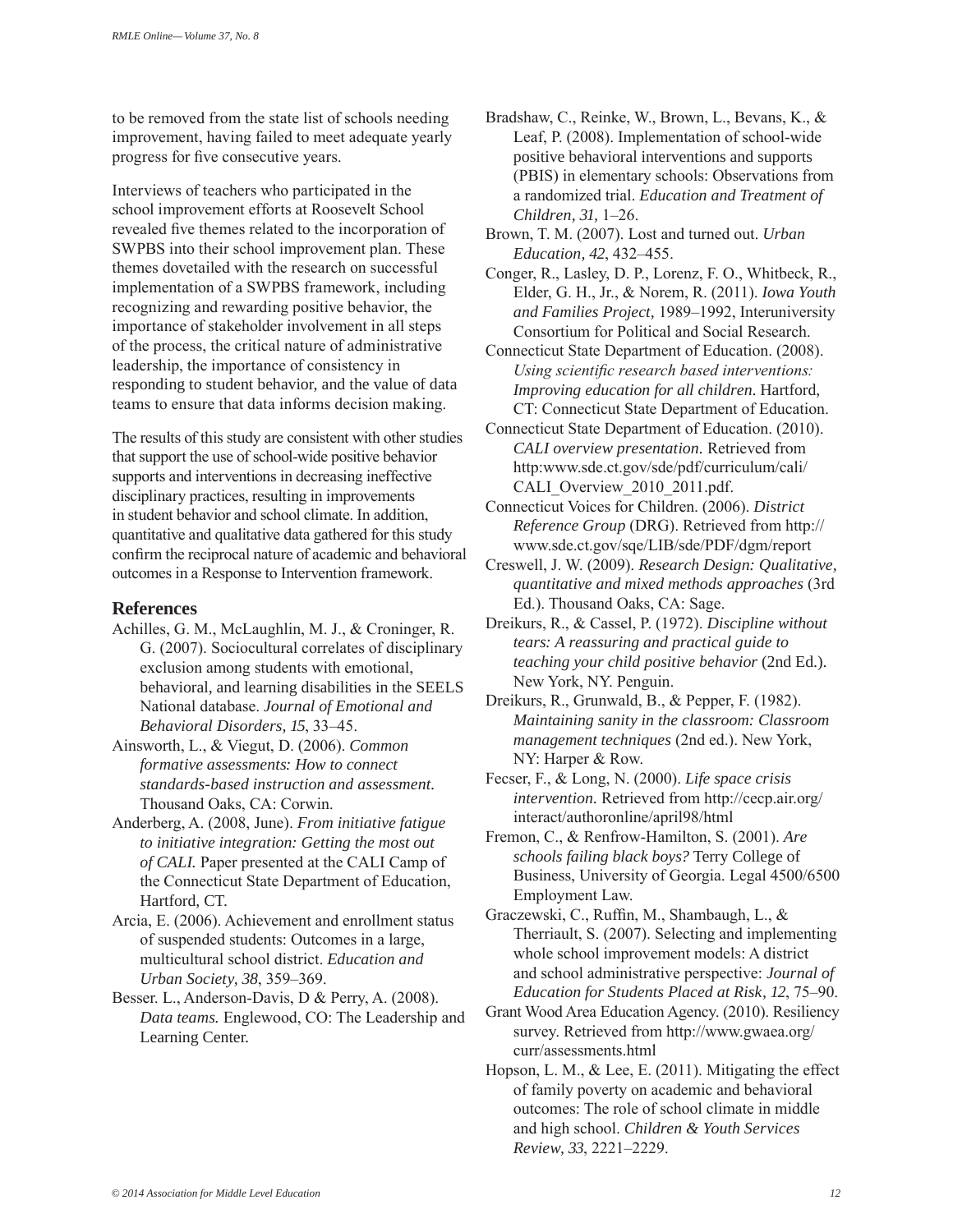Horner, R. H., Sugai, G., Smolkowski, K., Eber, L., Nakasato, J., Todd, A. W., & Esperanza, J. (2009). A randomized, wait-list controlled effectiveness trial assessing school-wide positive behavior support in elementary schools. *Journal of Positive Behavior Interventions, 11*, 133–144.

Horner, R., Sugai, G., & Anderson, C. (2010). Examining the evidence base for school-wide positive behavior support. *Focus on Exceptional Children, 42*(8), 1–14.

Kidron, Y., & Darwin, M. (2007). A systematic review of whole school improvement models. *Journal of Education for Students Placed at Risk, 12*(1),  $9 - 35.$ 

Krezmien, M. P., Leone, P. E., & Achilles, G. M. (2006). Suspension, race, and disability: Analysis of statewide practices and reporting. *Journal of Emotional and Behavioral Disorders, 14*, 217–226.

Lo, C. C., Young, S. K., Allen, T. M., Allen, A. N., Minugh, P. A., & Lomuto, N., (2011). The Impact of school environmental and grade level on student delinquency: A multi-level modeling approach. *Crime & Delinquency, 57*, 622–657.

Malmgren, K., Trezek, B., & Paul, P. (2005). Models of classroom management as applied to the secondary classroom. *Clearing House: A Journal of Educational Strategies, Issues and Ideas, 79*, 36–39.

Marzano, R. (2007). *The art and science of teaching.* Alexandria, VA: Association for Supervision and Curriculum Development.

McMillan, J. H., & Schumacher, S. (2006). *Research in education evidence-based inquiry* (6th ed.). Boston, MA: Pearson.

Miller, J. A., Tansy, M., & Hughes, T. L. (1998). Functional behavioral assessment: The link between problem behavior and effective intervention in schools. *Current Issues in Education, 1*(5). Retrieved from http://cie.ed.asu. edu/volume1number5

Moreno, G., & Bullock, L. M. (2011). Principles of positive behavior supports: Using the FBA as a problem-solving approach to address challenging behavior beyond special populations. *Emotional and Behavioral Difficulties, 16*, 117–127.

Reeves, D. (2004). D*ata-driven decision-making and data teams training manual.* Englewood, CO: Center for Performance Assessment.

- Skiba, R. (2000). Zero tolerance, zero evidence: An analysis of school disciplinary practice (Policy Research Report #SRS2). Bloomington, IN: Indiana Education Policy Center.
- Skiba, R. (2008). Are zero tolerance policies effective in the schools? An evidentiary review and recommendations. *American Psychologist, 63*, 852–862.

Skiba, R. J., & Rausch, M. K. (2006). School disciplinary systems: Alternatives to suspension and expulsion. In G. Bear, K. Minke, & A. Thomas (Eds.), *Children's needs III: Understanding and addressing the developmental needs of children* (pp. 87–102). Bethesda, MD: National Association of School Psychologists.

Skiba, R., & Sprague, J. (2008). Safety without suspensions. *Educational Leadership, 66*(1), 38–43.

- Sugai, G., & Horner, R. H. (2009). Responsivenessto-intervention and school-wide positive behavior supports: Integration of multi-tiered system approaches. *Exceptionality, 17*, 223–237.
- Sugai, G., Horner, R. H., Algozzine, R., Barrett, S., Lewis, T., Anderson, C., Bradley, R., Choi, J. H., Dunlap, G., Eber, L., George, H., Kincaid, D., McCart, A., Nelson, M., Newcomer, L., Putnam, R., Riffel, L., Rovins, M., Sailor, W., & Simonsen, B. (2010). S*chool-wide positive behavior support: Implementers' blueprint and self-assessment*. Eugene, OR: University of Oregon.
- Warren, J. S., Bohanon-Edmonson, H. M., Turnbull, A. P., Sailor, W., Wickham, D., Griggs, P., & Beech, S. E. (2006). School-wide positive behavior support: Addressing behavior problems that impede student learning. *Educational Psychology Review, 18*, 187–198

Whitbread, K., Feinstein, A., Bruder, M., Fleming, G., & Kechijian, L. (2007). *The relationship between the juvenile justice system and public schools in serving children with disabilities.* Data Report. Farmington, CT: University of Connecticut Center on Developmental Disabilities.

White, R., & Warfa, N. (2011). Building schools of character: A case-study investigation of character educations impact on school climate, pupil behavior, and curriculum delivery. *Journal of Applied Social Psychology, 41*, 45–60.